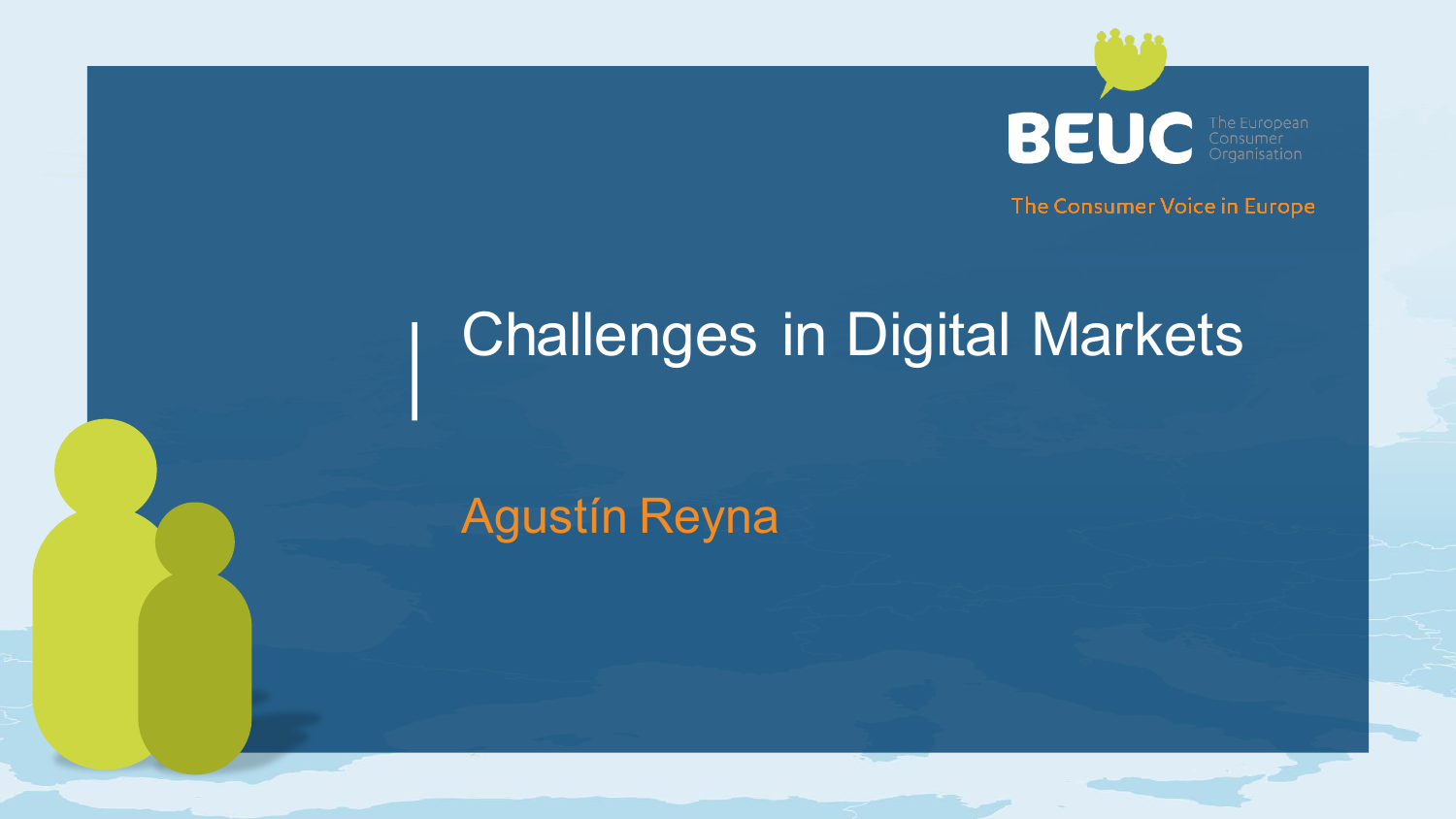## **BEUC**

## WHAT DO WE LOOK AT AS CONSUMER ORGANISATIONS?

"Competition on the merits may, by definition*,* lead to the departure from the market or the marginalisation of competitors that are less efficient and so less attractive to consumers from the point of view of, among other things, *price, choice, quality or innovation*."

*Post Danmark (C-209/10)*

prices choice quality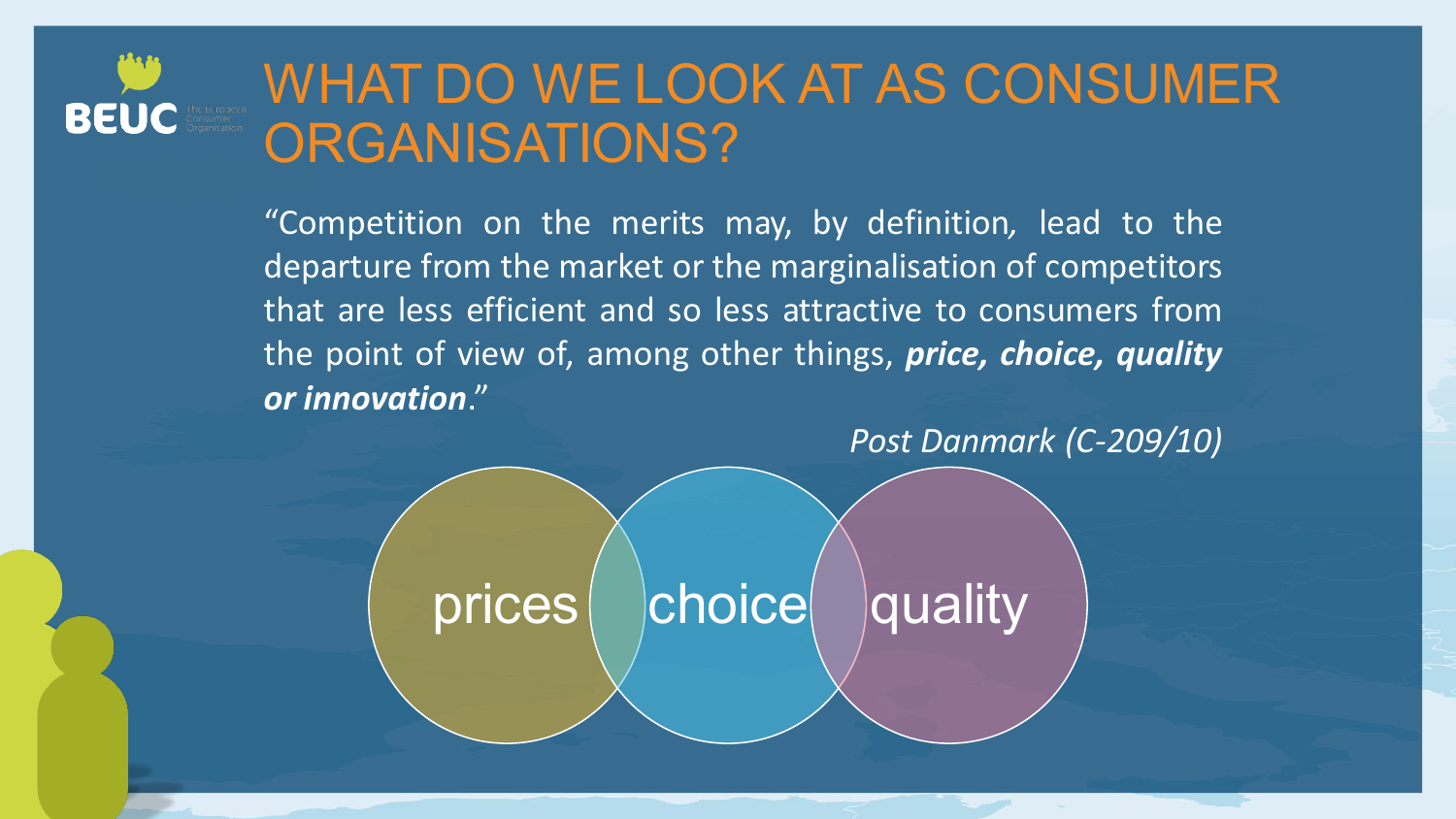### **DIGITAL MARKETS AND CONSUMERS BEUC**

### **Common characteristics:**

- **Intermediation (two-sided and multi-sided platforms)**
- **Zero-price services**
- **Network effects**
- **Tracking and personalisation**
- **Data as a driver for innovation**
- **Efficiency biases**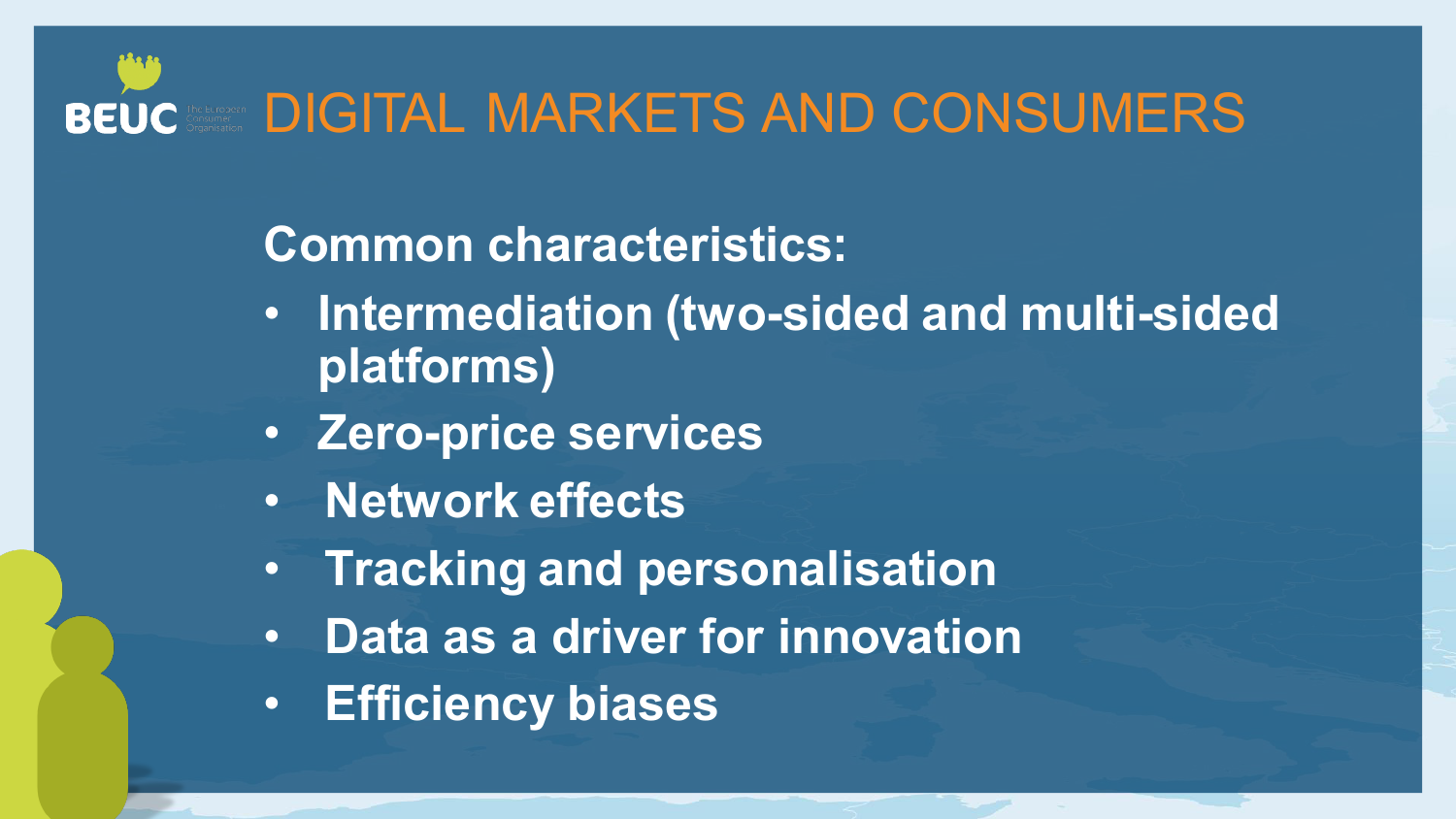

- Cases to become more complex e.g. incorporation of non-monetary considerations
- **Overlapping competences between enforcement authorities**
- **Timing of proceedings and use of interim measures**
- **Design and testing of remedies**
- **Post-enforcement assessments**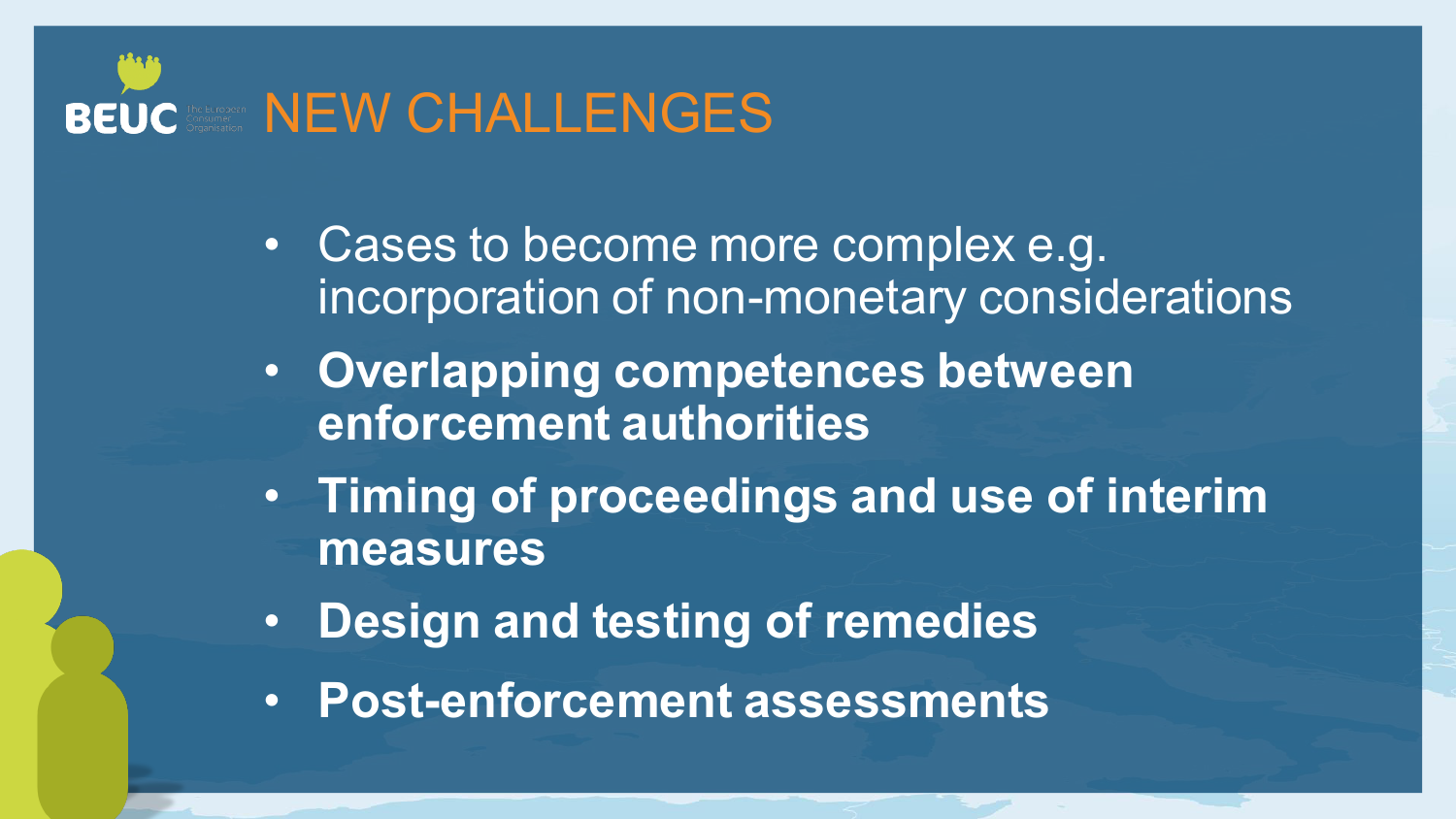

## CONSUMER BEHAVIOURAL EXPLOITATION IN 4 ACTS:

1. Illusion: 'you are under control'

2. Manipulation: sharing data by default

3. Acceptance: conditionality of the acceptance of T&Cs to use the service

4. Resignation: 'I don't have an other option': *'homo resignationis'*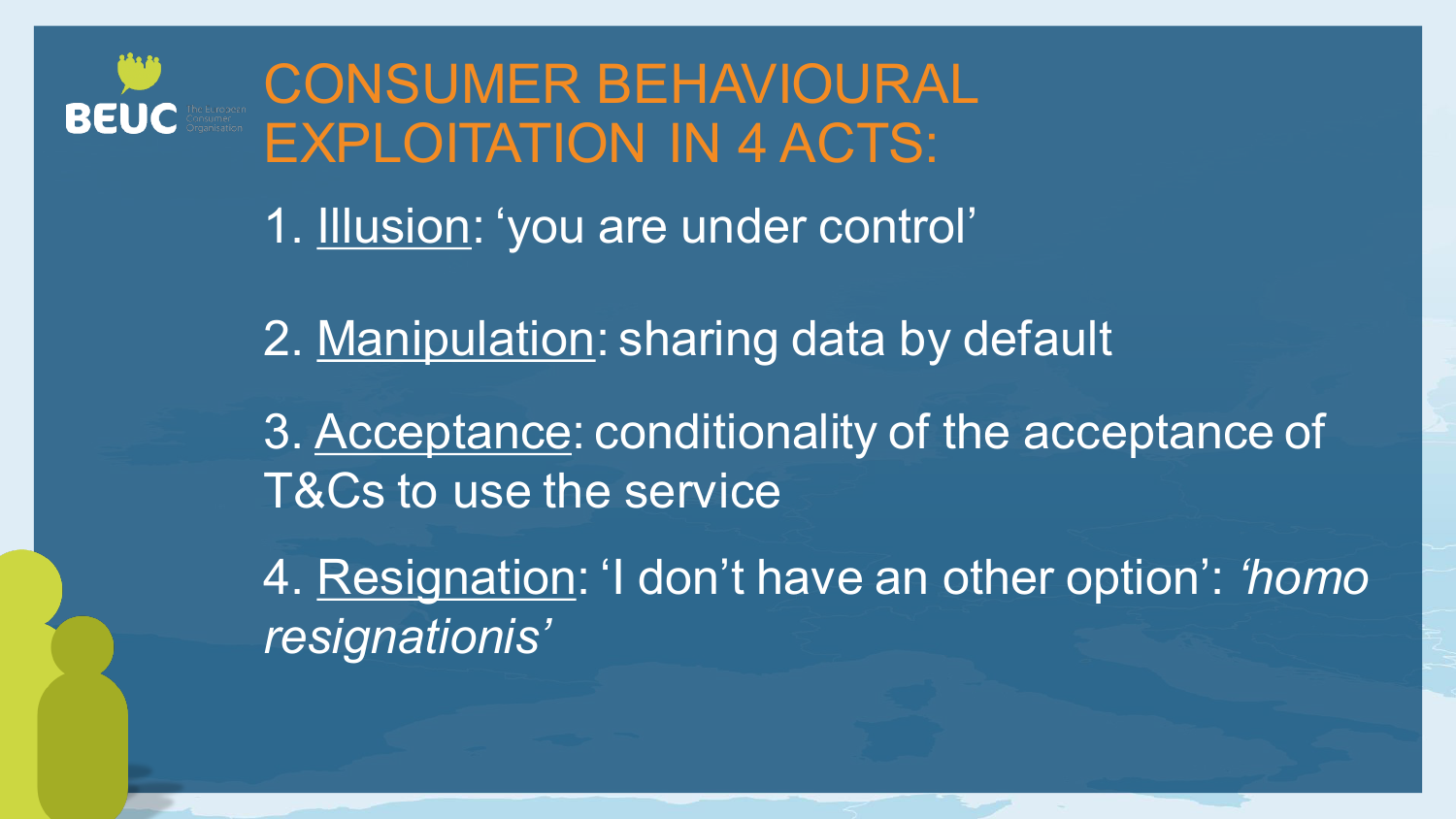

## CONSUMERS ATTITUDE TO DATA PRACTICES

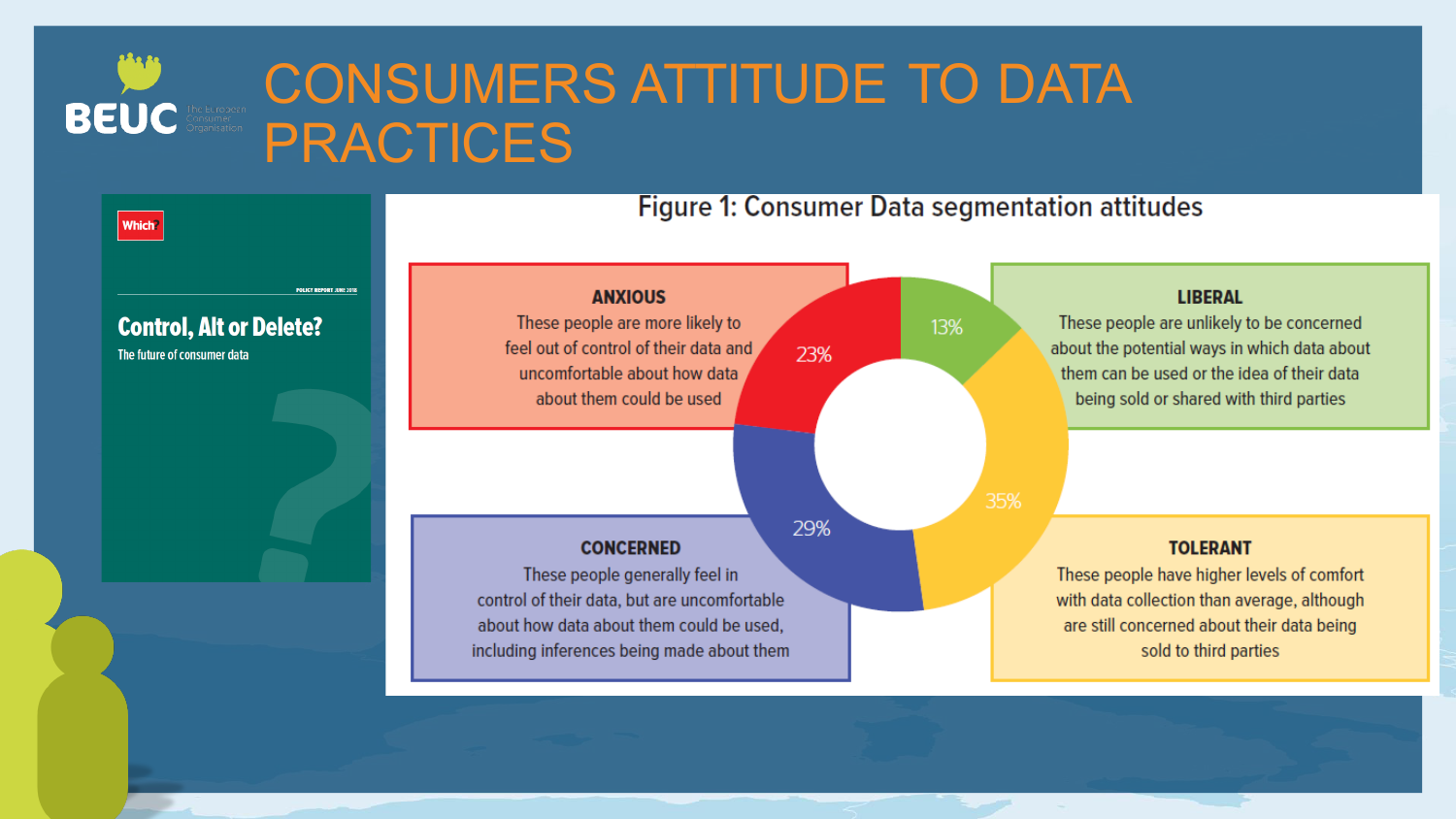# IS THIS A COMPETITION PROBLEM?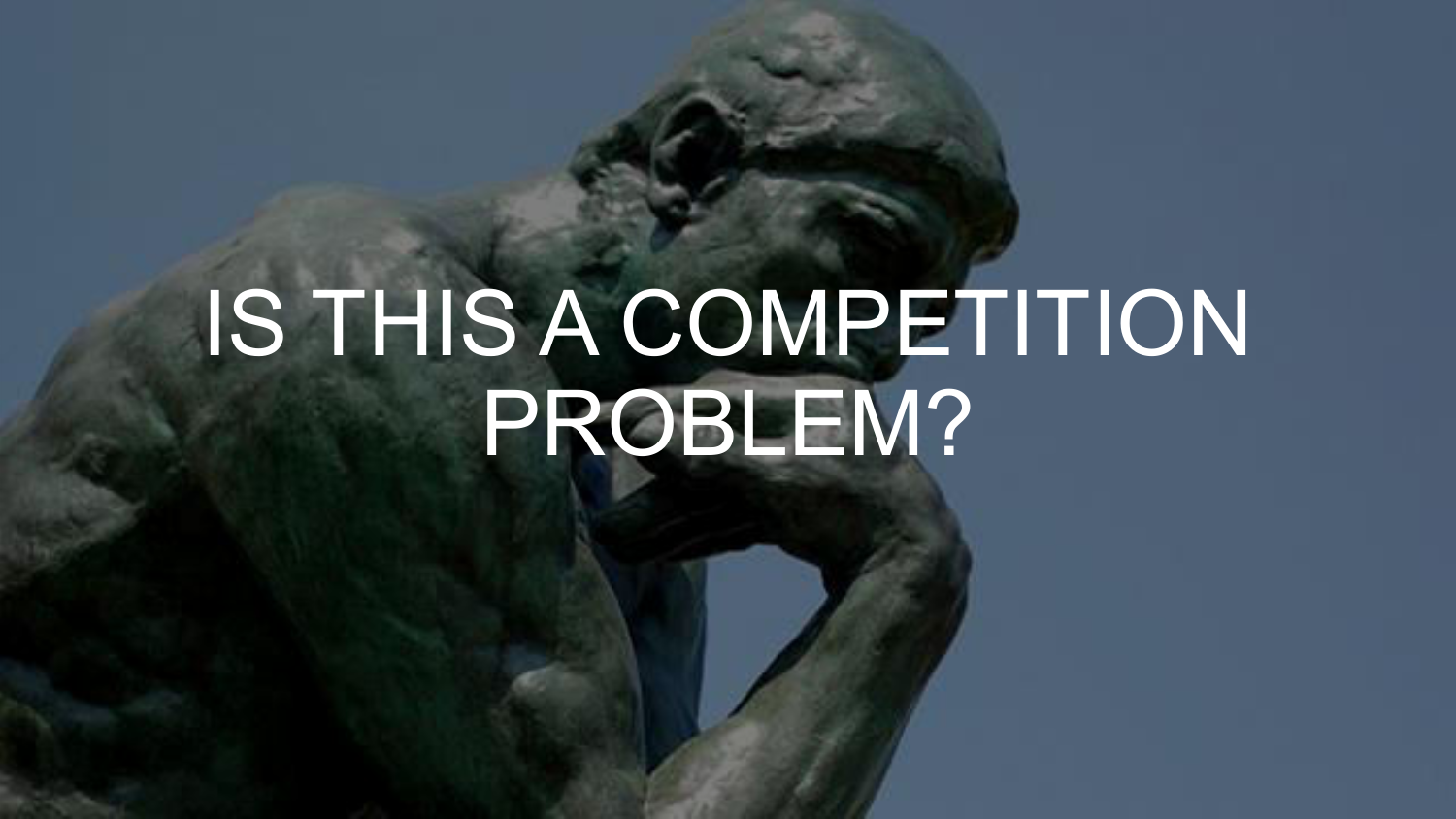

## A VICIOUS CIRCLE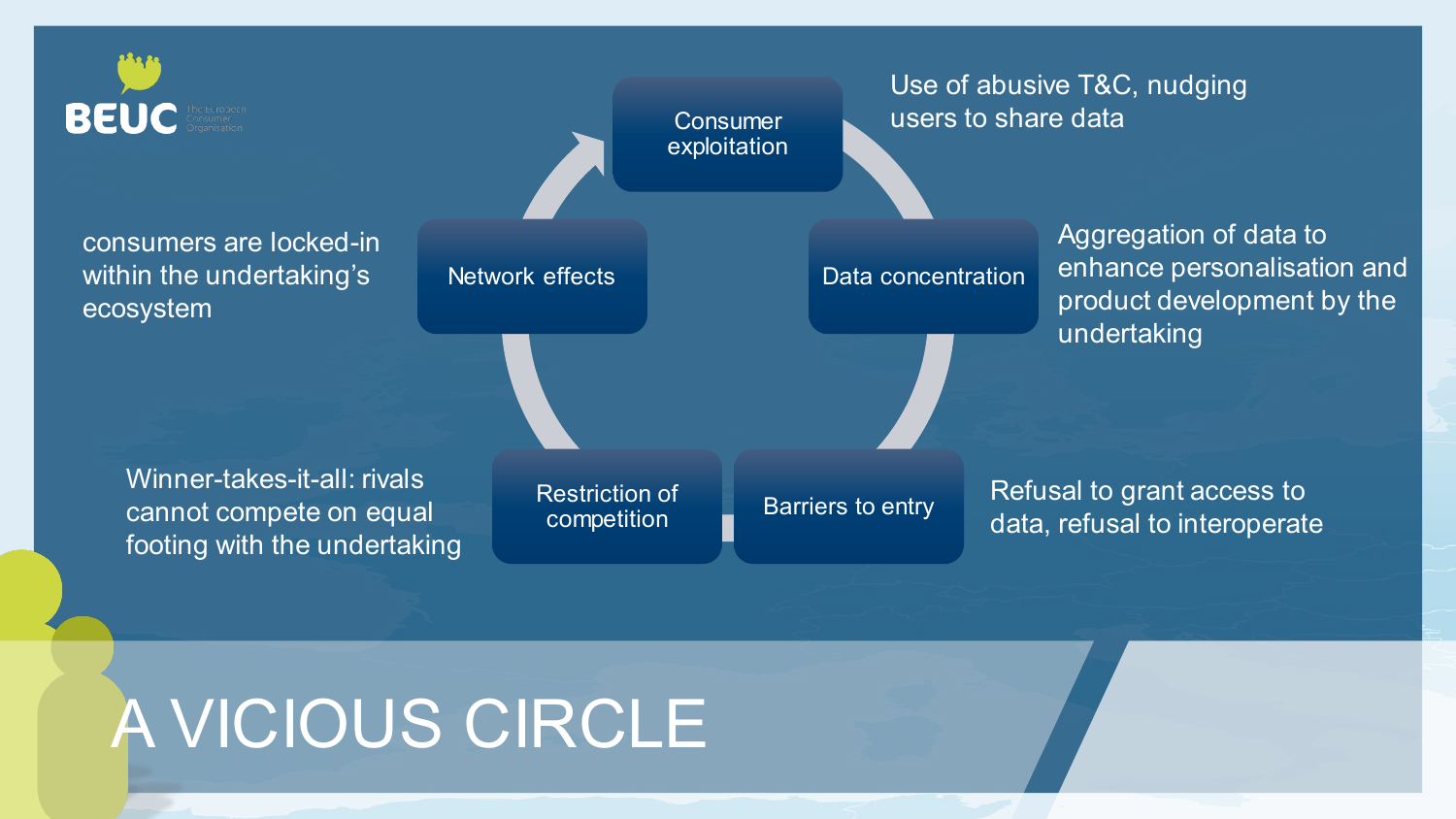



### Belgian Data Protection Authority (2015, confirmed in 2018)

- No valid consent for tracking users outside Facebook through cookies
- Legal base: Data Protection Law: cookies rules

Italian Competition and Consumer Authority (2018)

- Aggressive commercial practices when obtaining consent
- Legal base: Unfair Commercial Practices Directive

### German Federal Cartel Office (2019)

- Abuse of dominant position
- Legal base: German Competition Act (GWB) + German Act Against Unfair Competition (UWG) + GDPR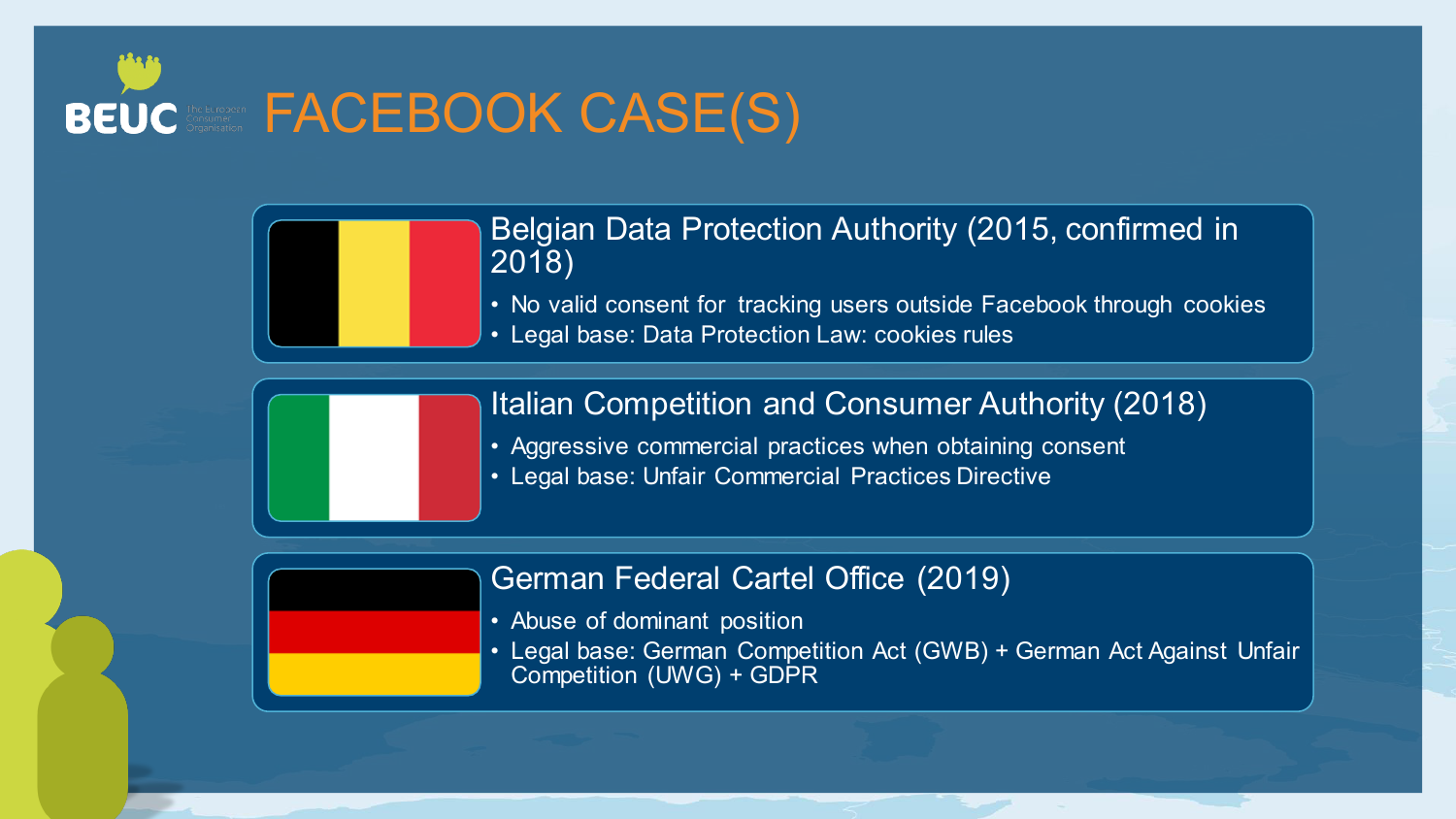



• Protection of human dignity (*in personae*) • "Consent"

#### Consumer Law

• Contractual fairness

• "Informed decision"

#### Competition Law

- Consumer welfare
- Choice as a competition standard

information asymmetries, lack of bargaining power between firms and **individuals** 

unfair T&Cs / commercial practices by a dominant undertaking

Effects assessment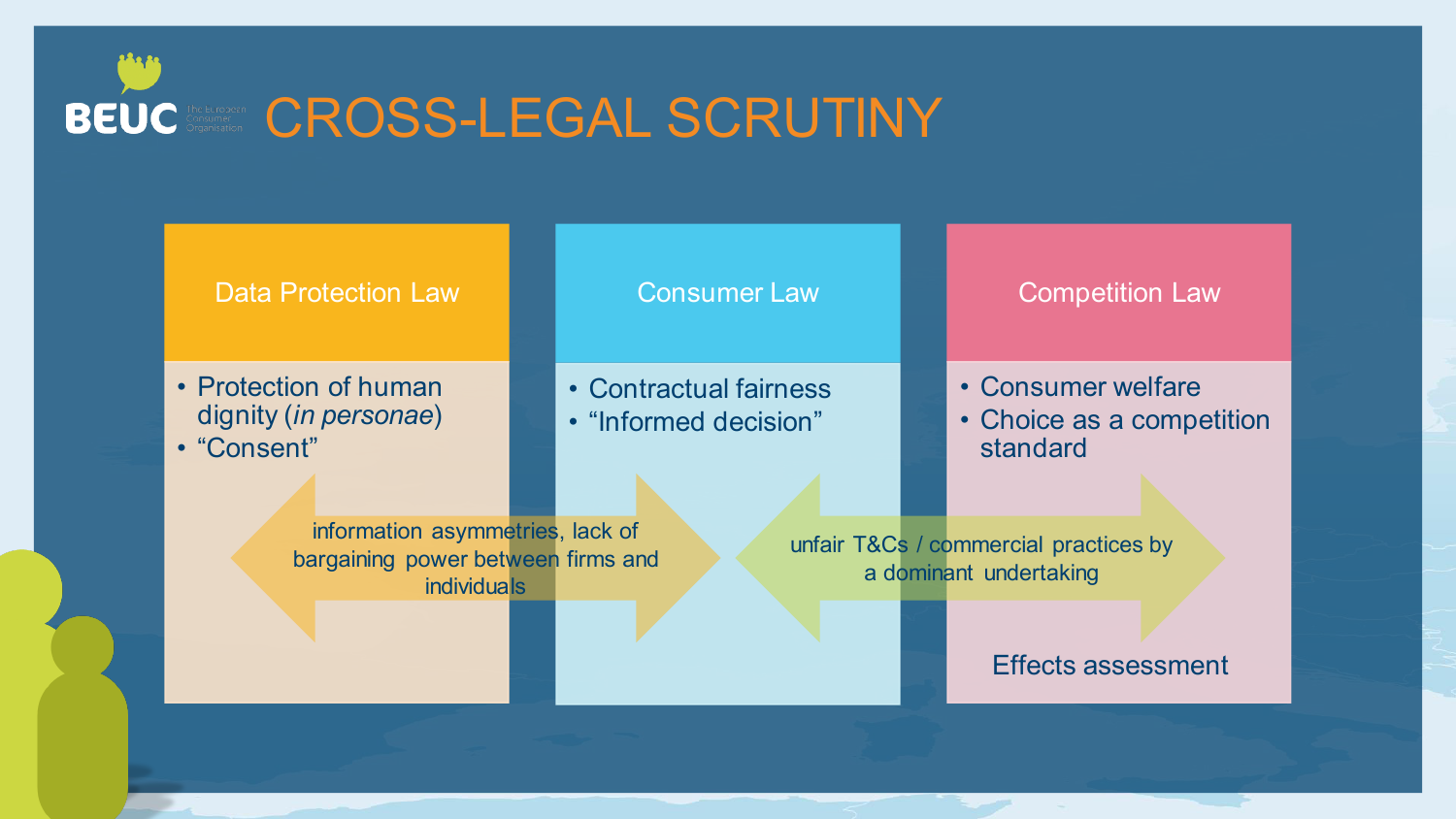

Same behaviour = infringement of multiple laws 1) Identification of intervention benchmarks within each legal regime on substance and form 2) Allocation of competences: what criteria to follow in case of a) silence in the law or b) concurring competences: gravity of the infringement? Scope for joint decisions?

3) Remedy: its effectiveness lies on its design: can it tackle multiple harms?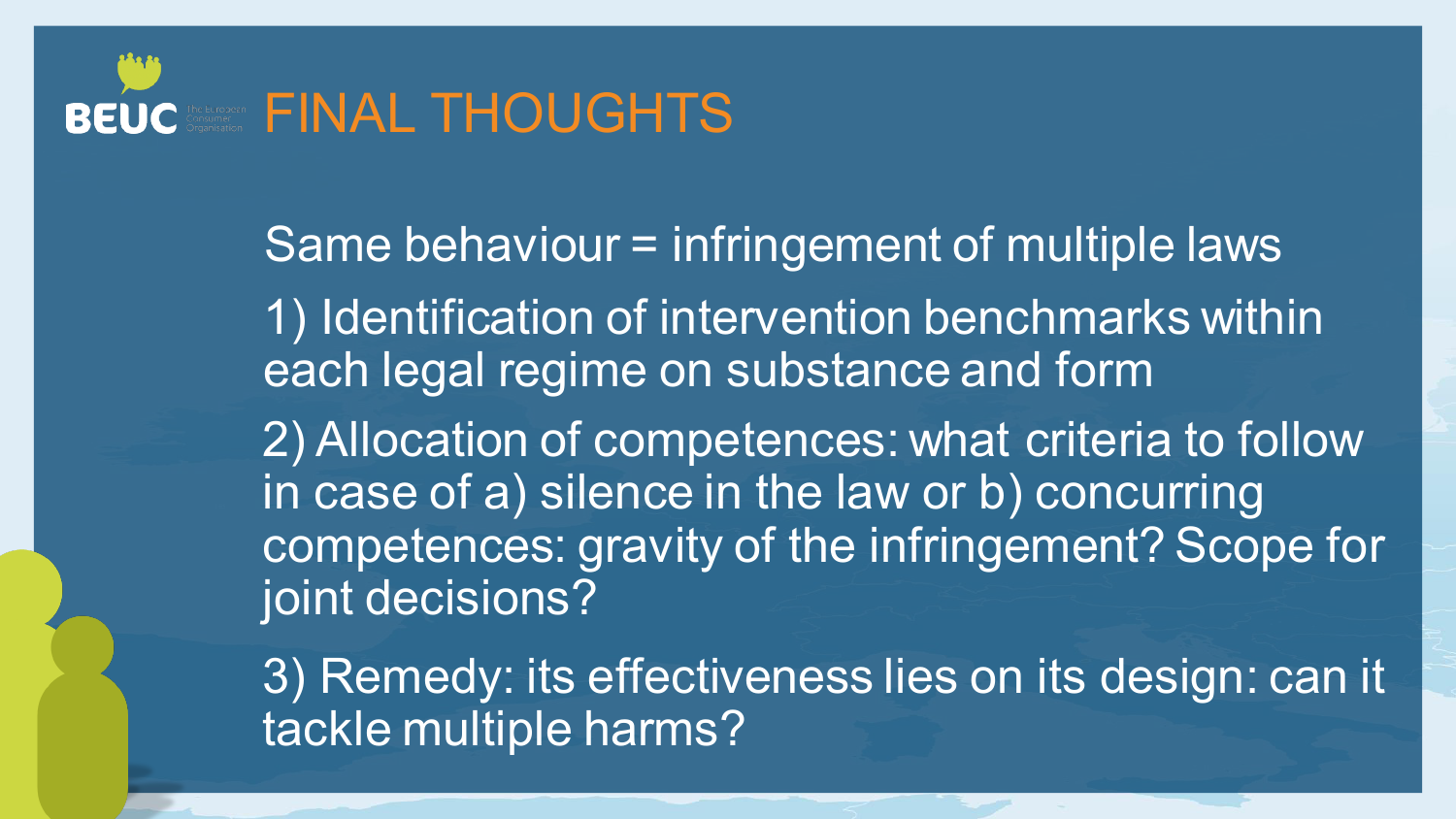

- BEUC, "The Shaping of Competition Policy in the Era of Digitalisation", [response to](https://www.beuc.eu/publications/beuc-x-2018-084_beuc_response_shaping_of_competition_policy.pdf) [EC](https://www.beuc.eu/publications/beuc-x-2018-084_beuc_response_shaping_of_competition_policy.pdf) [public consultation,](https://www.beuc.eu/publications/beuc-x-2018-084_beuc_response_shaping_of_competition_policy.pdf) October 2018.
- BEUC, "Automated Decision Making and Artificial Intelligence A consumer perspective", [position paper](https://www.beuc.eu/publications/beuc-x-2018-058_automated_decision_making_and_artificial_intelligence.pdf), June 2018.
- A. Ezrachi, "The Goals of Competition Law and the Digital Economy", discussion [paper](chrome-extension://oemmndcbldboiebfnladdacbdfmadadm/https:/www.beuc.eu/publications/beuc-x-2018-071_goals_of_eu_competition_law_and_digital_economy.pdf), August 2018.
- A. Reyna, "The Psychology of Privacy: What Can Behavioural Economics Contribute to Competition in Digital Markets?", [IDPL , Vol 8, Issue 3, p. 240](https://academic.oup.com/idpl/article/8/3/240/5198971)[–](https://academic.oup.com/idpl/article/8/3/240/5198971)[252](https://academic.oup.com/idpl/article/8/3/240/5198971)
- N. Helberger, F. Zuiderveen Borgesius and A. Reyna, "The Perfect Match? A Closer Look at the Relationship between EU Consumer Law and Data Protection Law", CMLR, Vol 54, No. 5<https://ssrn.com/abstract=3048844>
- Norwegian Consumer Council, "Deceived by Design", [report](https://fil.forbrukerradet.no/wp-content/uploads/2018/06/2018-06-27-deceived-by-design-final.pdf), June 2018.
- Which?, 'Control, Alt or Delete? The Future of Consumer Data, policy [report](https://www.which.co.uk/policy/digitisation/2659/control-alt-or-delete-the-future-of-consumer-data-main-report), June 2018.